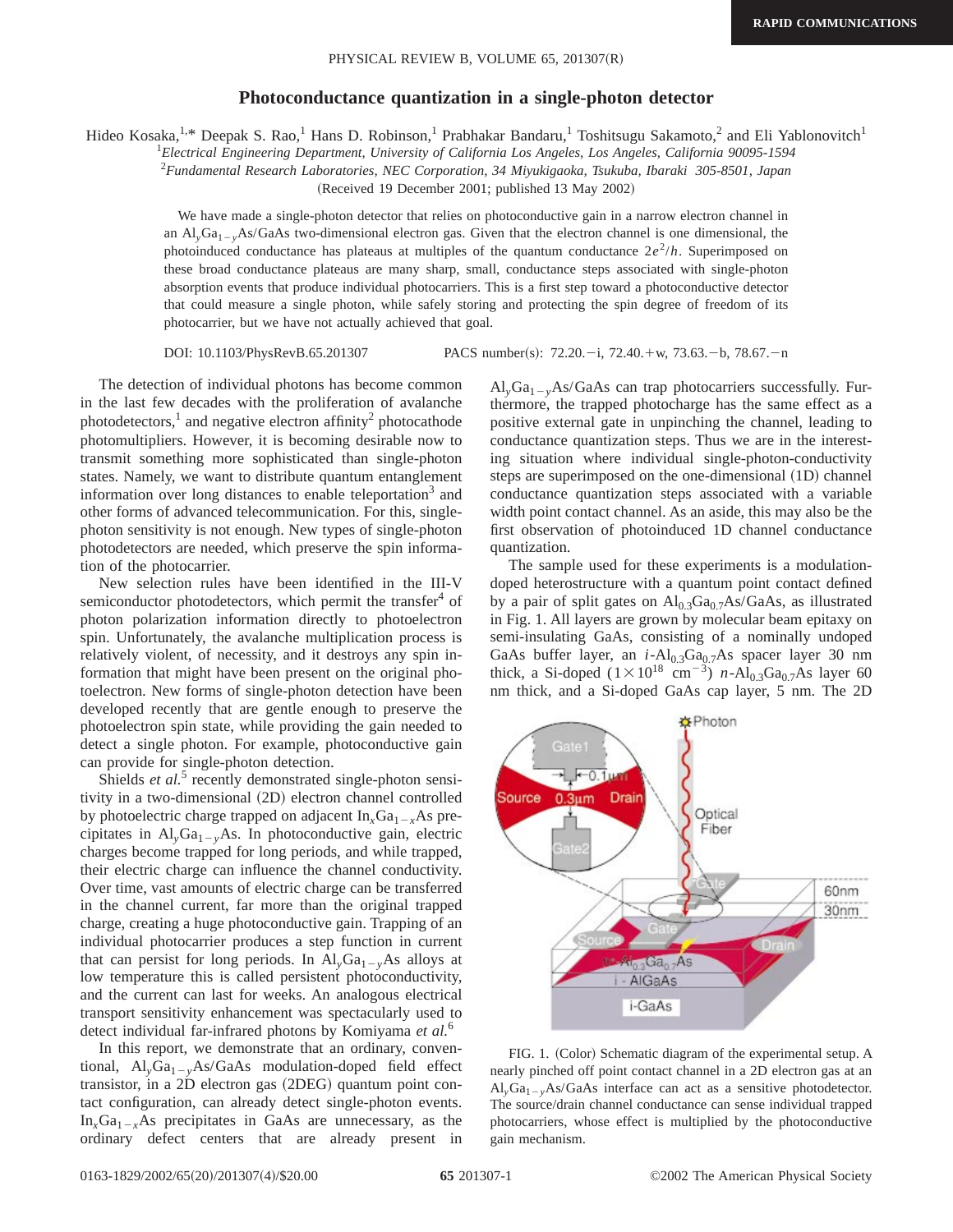electron gas in the heterointerface has a carrier density of  $3.3\times10^{11}$  cm<sup>-2</sup>, a mobility of  $1.1\times10^{6}$  cm/V s, and a Fermi energy  $(E_F)$  of 11.8 meV. The Ti/Au split gate, of lithographic length 0.1  $\mu$ m, and spacing 0.3  $\mu$ m, is fabricated on the heterostructure using electron-beam lithography and electron-gun evaporation. The 1D channel is formed as a line by depletion in the 2DEG between the two gates.

The sample is illuminated by monochromatic light through a large-core glass fiber, which is carefully shielded to block any photons from the outer jacket. The light is created by a tungsten lamp and then filtered by a monochromator, a long-pass filter passing wavelengths  $\lambda > 530$  nm, and a 20 dB neutral density filter. The optical power at the end of the fiber measured by a Si detector is  $\approx$  9 pW. The area of illumination at the device is about 1 mm in diameter due to end-fire coupling from the fiber. Given the small device area  $3 \times 10^{-10}$  cm<sup>2</sup> defined by the gates, we estimate the actual light power in the active area to be  $7\times10^{-9}$  times smaller. Thus the incident photon flux is estimated to be  $0.1$ photon per second on the effective device area.

The source/drain current is measured at a constant voltage drop ( $V_{SD}$ ) of 0.5 mV, at a temperature of 4.2 K. Figure 2(a) shows the corresponding source/drain conductance, as a function of either gate voltage or of the light exposure time. As the channel is opened up, a series of electron waveguided modes successively contribute conductance steps,<sup>7,8</sup> in units of the conductance quantum,  $2e^2/h \approx 1/13000 \Omega$ , where *e* is the electronic charge, the factor 2 accounts for spin, *h* is Planck's constant, and  $\Omega$  is ohms. The first two steps are shown in Fig.  $2(a)$ , and their sharpness is consistent with the temperature, 4.2 K. In addition there is a well-known<sup>9</sup> shoulder at conductance  $0.7(2e^2/h)$  thought to be associated with electron spin exchange interaction<sup>10</sup> effects.

What is remarkable about Fig.  $2(a)$  is that there are two different physical phenomena, producing almost identical source/drain conductance on the vertical axis. The curve labeled ''gate only'' shows that positive gate voltage, above the  $-1.5$  V gate threshold, opens up the electron channels producing conductance steps. Likewise, exposure to a weak light source of wavelength  $\lambda$  = 700 nm at a fixed bias voltage produces trapped positive charge that also opens up the electron waveguide channels, producing exactly the same conductance steps. In fact the processes are the same. In either case, positive net charge opens up the source/drain electron current channels, leading to the observed electron conductance steps.

An enduring, photoinduced increase in conductivity has been well known<sup>11–13</sup> in III–V semiconductors, and is called persistent photoconductivity. At temperatures much lower than 100 K the net positive trapped charge is known to persist for weeks. The photoexposure begins at time  $t=0$  in Fig.  $2(a)$ , to the right of the crosshatched dark region where the conductivity begins as a constant. If the photoexposure is prematurely terminated, the conductance becomes constant again in Fig.  $2(a)$ , persisting at the new value for weeks.

Photoconductivity in an electron channel requires fixed positive charge from trapped photoholes. The hole trapping centers can be either neutral donors  $d^0$ , which become ion-

HIDEO KOSAKA *et al.* PHYSICAL REVIEW B **65** 201307(R)



FIG. 2. (Color) (a) The source/drain channel conductance induced by a modulation of a gate voltage, and by light exposure for a period of time. The conductance quantization plateaus at multiples of  $2e^2/h$  are practically identical. With light at  $\lambda = 550$  nm, there is the additional feature of individual small conductance steps associated with single photons. (b) Differential conductance  $dG/dV<sub>g</sub>$  versus gate voltage, and individual photon conductance jump height versus light exposure. The single-photon conductance jumps are larger at those bias conditions where the channel conductance is more sensitive to gate voltage.

ized undergoing the transition  $d^0 + h^+ \rightarrow d^+$ , or they can be  $DX^-$  centers<sup>14–18</sup> that become neutralized by hole capture,<sup>19</sup>  $DX^{-}+h^{+}\rightarrow d^{0}$ . In any case, the net trapped positive charge has the same effect on the source/drain electron channel as positive gate increments do. The only difference in Fig.  $2(a)$ is that the horizontal axis at the top measures the net positive charge in terms of optical exposure time from a weak  $\lambda$  $=700$  nm beam, and the horizontal axis at the bottom measures positive increase of gate voltage. The same quantum conductance plateaus are produced in either case.

When the photon wavelength is reduced to  $\lambda = 550$  nm, well beyond the  $Al_{0,3}Ga_{0,7}As$  band gap, an additional phenomenon appears, which is plotted in Fig.  $2(a)$  as the curve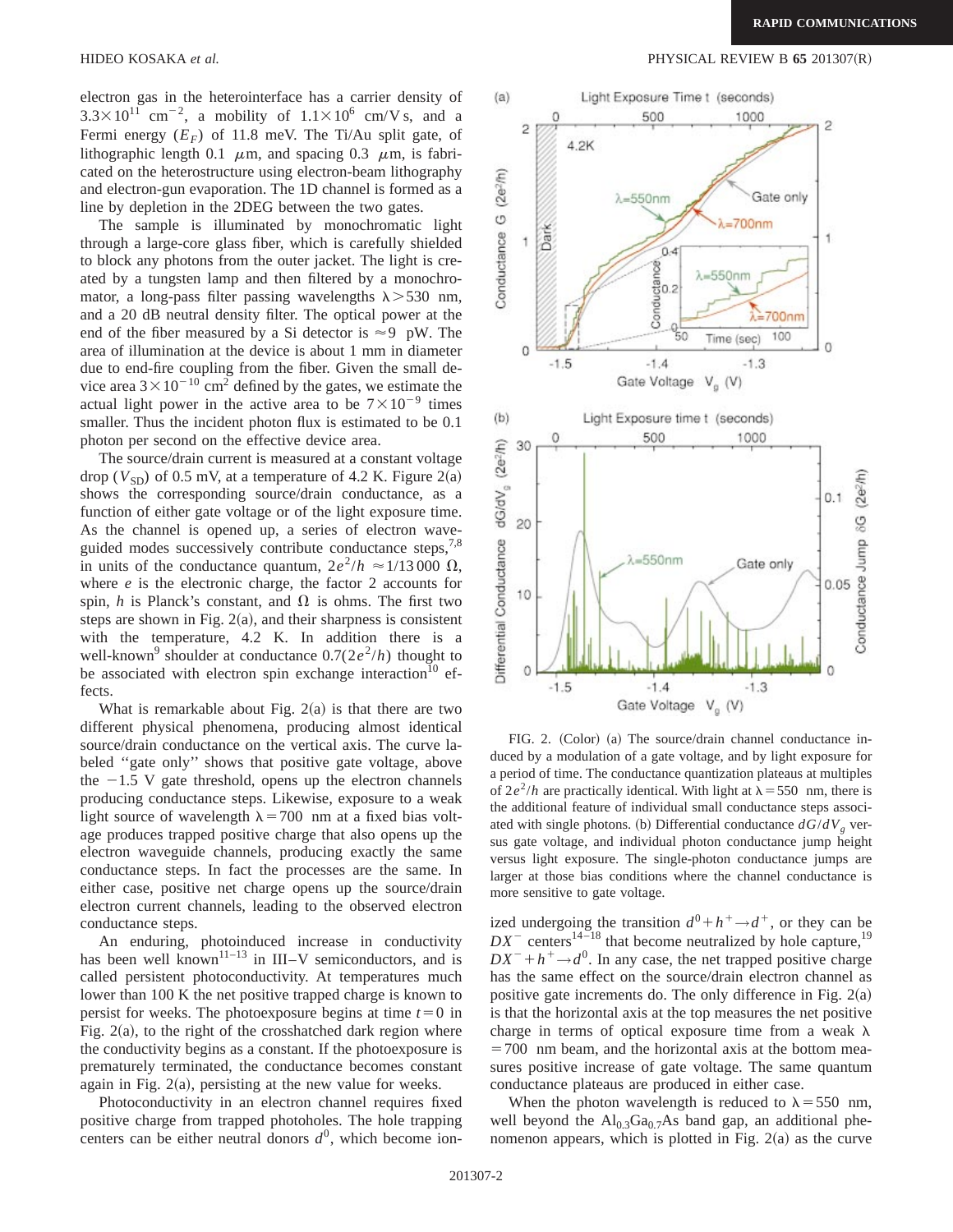

FIG. 3. Statistics of the time intervals between single-photon detection events. The exponential decay is consistent with unsqueezed photon statistics.

labeled " $\lambda$  = 550 nm ." That curve still follows the overall shape of the quantized conductance steps, but the curve itself consists of many smaller steps that, in aggregate, produce the quantized conductance shape, including the  $0.7(2e^2/h)$  feature. We attribute the smaller steps, to absorption of individual photons, and the corresponding capture of a single photohole. Since the traps are at variable distances from the source/drain channel, each photon produces a different step height. This is different from the Millikan oil-drop experiment, but similar to the observations by Shields *et al.*<sup>5</sup> who trapped photoholes on  $In_{x}Ga_{1-x}As$  islands.

The photon steps for  $\lambda$  = 550 nm in Figs. 2(a) seem to be taller where the conductance curve is steeper, due to greater sensitivity to electrostatic charge changes when  $dG/dV<sub>g</sub>$  is larger. This point is illustrated in Fig.  $2(b)$ , which plots  $(1)$  $dG/dV<sub>g</sub>$  versus gate voltage on the left and bottom axes, and on the same graph and  $(2)$   $\delta G$ , single-photon step height versus photon exposure time on the right and top axes, respectively.

The  $\lambda$  = 550 nm "curve" in Fig. 2(a) is seen in Fig. 2(b) to consist of about 70 individual photon steps. We can test for proper photon statistics by plotting a histogram of the time intervals between photon events, as illustrated in Fig. 3. The intervals should fall on a decaying exponential for random photon events, as is appropriate for unsqueezed photon statistics, with the average interval between photon events being 18 s in this case. This low photon detection rate is consistent with an active area of  $3 \times 10^{-10}$  cm<sup>2</sup>, and a quantum efficiency of around 30%. The monotonic upward conductance changes are to be distinguished from a ''random telegraph signal,''20 which fluctuates in either direction.

The wavelength dependence of the onset of the singlephoton-conductivity steps is correlated with the 1.9 eV band gap of the  $Al_0$ <sub>3</sub>Ga<sub>0.7</sub>As layer, on top of the 2D electron gas. The onset of single-photon steps begins at wavelengths shorter than  $\lambda$  < 650 nm, becoming more pronounced at  $\lambda$ =550 nm where the  $Al_{0.3}Ga_{0.7}As$  is more absorbing. By contrast, the single-photon steps are not seen at  $\lambda$  $=700$  nm. A corresponding model of the photoconductive process at  $\lambda$  = 550 nm is illustrated in Fig. 4. A photon is absorbed in the  $Al<sub>0.3</sub>Ga<sub>0.7</sub>As layer, with the photohole being$ 



FIG. 4. A model for the single-photon detection, carrier capture, and the photoconductive gain mechanism. A photohole is trapped at either a  $DX^-$  center or a neutral donor  $d^0$ . The net positive charge increases the source/drain electron channel conductance. The longlived electron current passing through the channel over time is responsible for the photoconductive gain mechanism.

trapped at  $DX^-$  centers that are associated with the *n*-type doping. Alternately the photohole can be trapped at neutral donors,  $d^0$ , though none are shown in Fig. 4. (According to the negative- $U$  property<sup>21</sup> of  $DX^-$  centers, neutral donors segregate into ionized donors  $d^+$  and  $DX^-$  centers.) Regardless, in either case, the net increase in positive charge among the donor defects opens up the source/drain channel creating a permanent increase in electron current.

Conversely, at  $\lambda = 700$  nm, photons are absorbed in the nominally undoped GaAs buffer layer  $(1 \mu m)$  thick), which is usually weakly *n*-type. Thus the photohole recombination centers, residual neutral donors  $d^0$ , are very dilute and spread throughout the thick buffer layer. They are too far away from the source/drain channel to produce noticeable discrete jumps in current for single-photon events at  $\lambda$  $=700$  nm. Nonetheless, the smooth photoconductance channel quantization steps are still observed at  $\lambda = 700$  nm, as shown in Fig.  $2(a)$ .

The photoelectron plays a lesser role. It usually ends up in the channel, and then becomes swept away in the source and drain electrodes. Since those are ohmic contacts, they can continue to inject replacement electrons indefinitely. This is essentially the mechanism $^{22}$  of secondary photoconductivity and photoconductive gain that is responsible for the singlephoton sensitivity.

The conductance curve in Fig.  $2(a)$  ends at the 2 conductance units  $(2e^2/h)$  plateau. Above this conductance level, the gate-induced and photoinduced conductance changes no longer match. The photoinduced conductance change tends to saturate above 2 conductance units  $(2e^2/h)$ , after about 70 discrete photon conductance steps, but the gate-induced change continues to higher conductance. We attribute the saturation of the photoinduced conductance to saturation of the doping-induced trapping centers. Within the active area of  $3 \times 10^{-10}$  cm<sup>2</sup> there are  $3.3 \times 10^{11}$  carriers/cm<sup>2</sup> or only about 100 carriers, explaining the saturation in photoconductance. At a channel capacitance of  $\approx 0.1$  f F, the 70 charges produce about the same electric field as the gate voltage